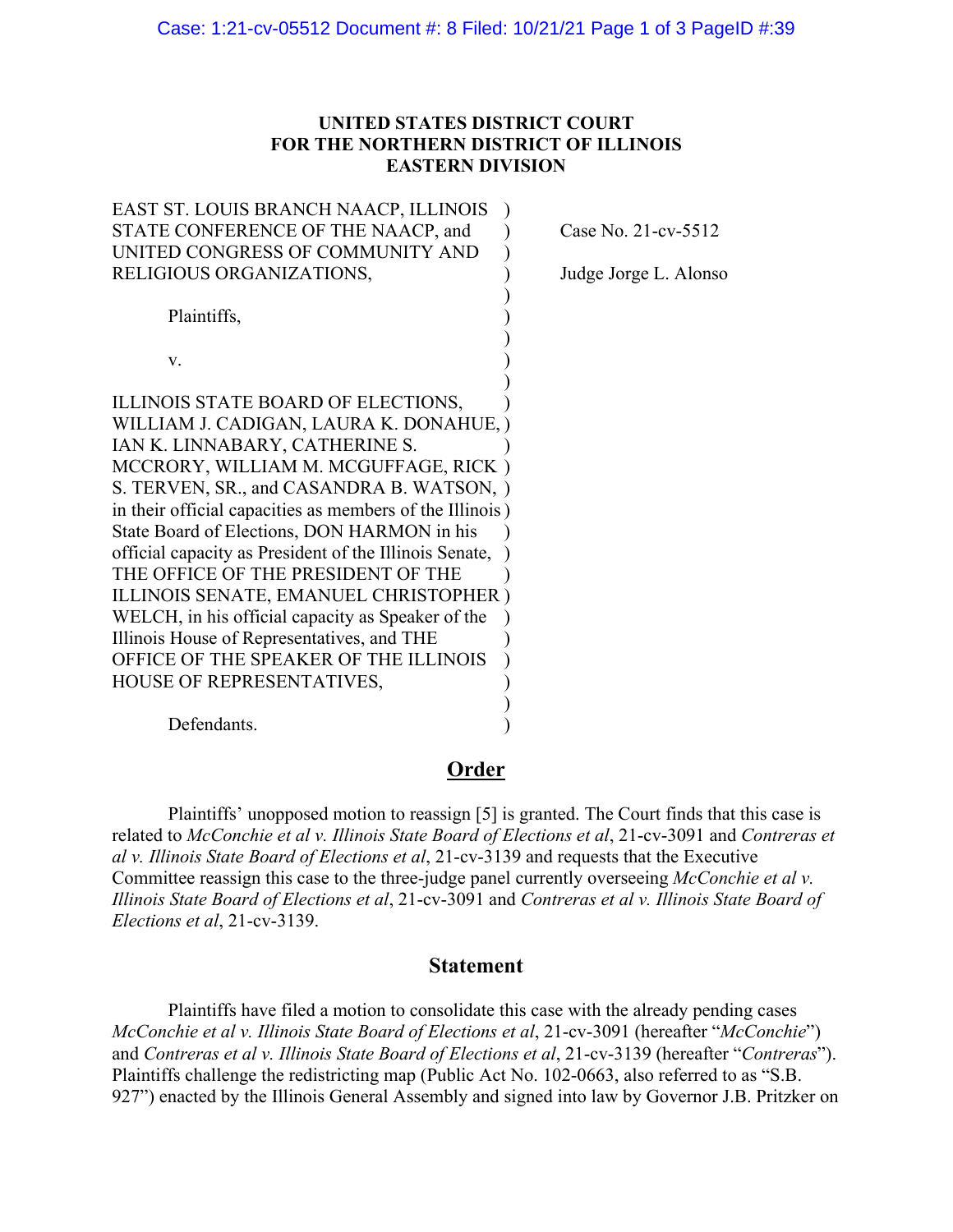June 4, 2021. The plaintiffs in *McConchie* and *Contreras* have also filed lawsuits challenging the constitutionality of S.B. 927. In fact, the three-judge panel overseeing *McConchie* and *Contreras* recently issued an order granting the various plaintiffs' motion for summary judgment and finding that S.B 927 violated the Equal Protection Clause of the Fourteenth Amendment to the U.S. Constitution. *See* [*McConchie*, 131], [*Contreras*, 117]. The panel is currently in the process of evaluating alternatives to S.B. 927, which is occurring on an expedited schedule due to this issue's time-sensitive nature—candidates for office in next year's Illinois primaries will need to begin gathering signatures in a few months and the State Board of Elections must accomplish several tasks even sooner.

Here, Plaintiffs move under Local Rule 40.4(b) to reassign this action and consolidate it with *McConchie* and *Contreras*. Local Rule 40 provides that "[t]wo or more civil cases may be related if one or more of the following conditions are met: (1) the cases involve the same property; (2) the cases involve some of the same issues of fact or law; (3) the cases grow out of the same transaction or occurrence; or (4) in class action suits, one or more of the classes involved in the cases is or are the same." L.R. 40.4(a). The rule further provides that a case may be reassigned to another judge overseeing an earlier-numbered case if "(1) both cases are pending in this Court; (2) the handling of both cases by the same judge is likely to result in a substantial saving of judicial time and effort; (3) the earlier case has not progressed to the point where designating a later filed case as related would be likely to delay the proceedings in the earlier case substantially; and (4) the cases are susceptible of disposition in a single proceeding." L.R. 40.4(b).

With this framework in mind, the Court finds that this case is related to the actions in *McConchie* and *Contreras* and that analysis of the relevant factors under Local Rule 40.4(b) warrants reassignment. First, the cases are related because they both address the same issue of law: the constitutionality of S.B. 927. The plaintiffs in *McConchie* and *Contreras* challenge S.B. 927 on the grounds that it violates the Equal Protection Clause of the Fourteenth Amendment, like the Plaintiffs in this case. Therefore, all three cases involve the same issues of fact and law and grow out of the same occurrence.

Second, the Court finds that the factors under Local Rule 40.4(b) are satisfied. All three cases are pending in the Northern District of Illinois; the handling of the cases by the same three judge panel—Plaintiffs here have also requested a three-judge panel under 28 U.S.C. 2284—will save judicial time and resources because these cases challenge the same statute and address the same legal issues. What's more, all three cases are susceptible of disposition in a single action as evidenced by the fact that the panel issued an order covering both the *McConchie* and *Contreras* plaintiffs' motions for summary judgment. Moreover, although the three-judge panel in *McConchie* and *Contreras* ruled on the plaintiffs' motions for summary judgment, that ruling will not preclude the Plaintiffs here from meaningfully participating in those proceedings. The substantive ruling in *McConchie* and *Contreras* essentially resolves the challenges raised in this action, and reassignment of this case will permit these Plaintiffs to participate in alternative redistricting plans that are currently being submitted and evaluated in *McConchie* and *Contreras*.

Additionally, although Defendants have not yet appeared in this case, the Court notes that Plaintiffs' counsel indicates that their motion to reassign is unopposed. The Court accepts